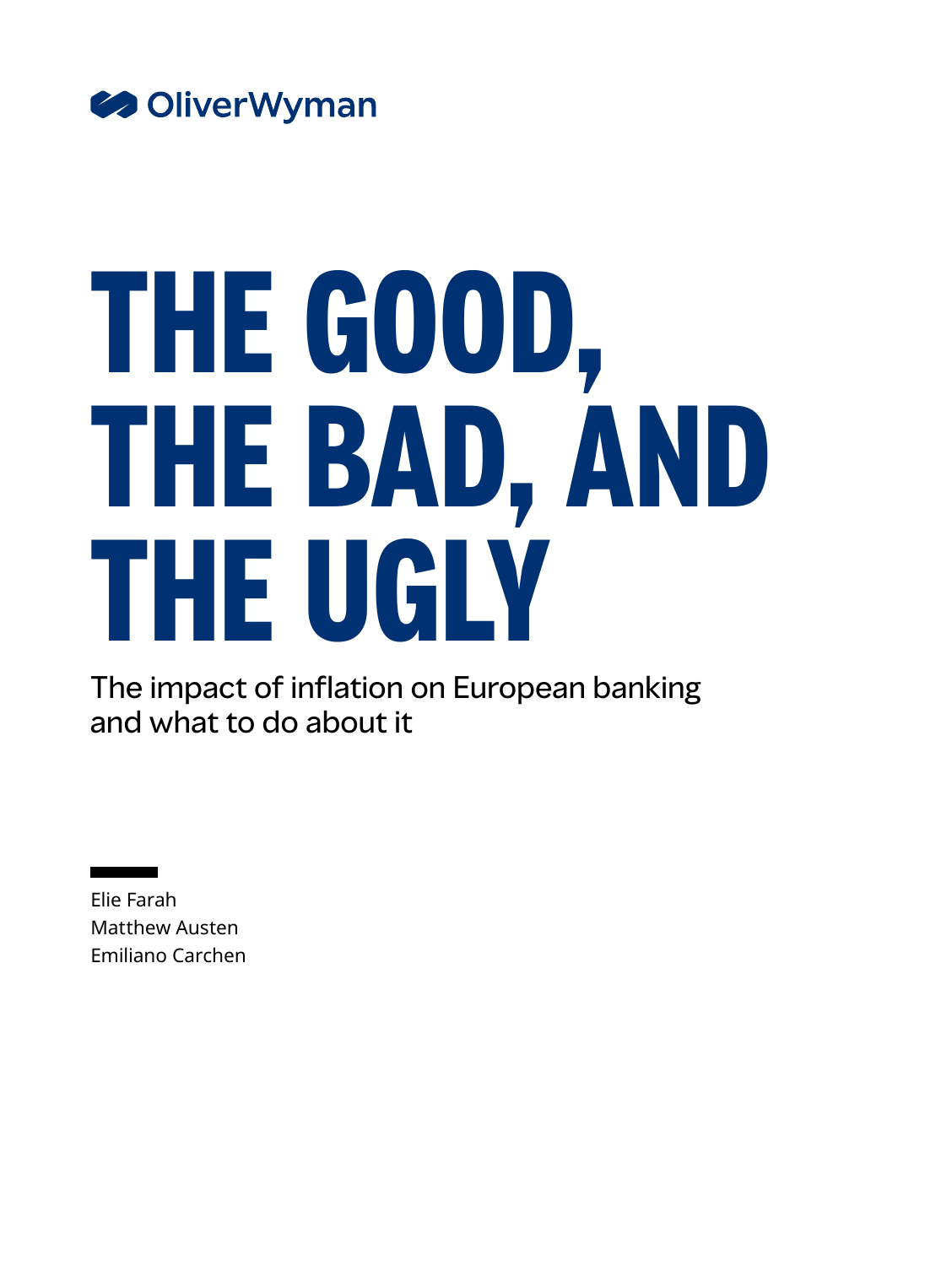# **CONTEXT AND THE CHALLENGE AHEAD**

In the first quarter of 2022, economies across Europe recorded the highest levels of inflation in a decade, and economists started acknowledging that inflationary pressure might not be temporary.

Inflation was widely expected to be a temporary consequence of extraordinary fiscal stimulus and pandemic-induced supply chain disruptions. Economists are now acknowledging that inflation is evolving from being transient and mostly technical, to being driven by persistent demand-side and supply-side factors as well by structural changes in the way value is allocated within the economy. The recent rise in energy prices, exacerbated by the war in Ukraine, is the latest and likely the biggest inflation driver in the short term. In the medium to long term, structural factors, such as the shift to greener (and more expensive) energy, and the investment backlog, as well as demographic changes in Europe and key supply markets, are likely to stoke inflationary pressure.

Different economies are exposed to diverse combinations of supply and demand-side shocks, meaning central banks face complex trade-offs when formulating policy responses. This is increasing uncertainty as to how the economic scenario will unfold and whether the chosen policy instruments will be effective:

- Within the Eurozone, for example, labor market tightness and increasing demand are driving inflation in Germany. Meanwhile, supply chain pressures are the primary cause of inflation in Italy and France. This heterogeneity could lead to some back and forth in the appropriate monetary policy strategies
- Different dynamics across the Eurozone, the US and the UK could also lead to a possible divergence of monetary policy and could create asymmetry in resource allocation, with foreign exchange implications that could have broader inflationary and economic implications
- While tighter monetary policy is expected across regions (as proven by recent central bank declarations), the effectiveness of these measures in combatting inflation remains uncertain given persistent supply chain issues driven by the war in Ukraine and COVID-19 related disruptions. This could lead to real inflation remaining high

Furthermore, the ultra-loose monetary environment of the past decade has contributed to historically high debt levels. In the Eurozone in particular these have built up in the periphery in the aftermath of the Euro crisis, although the expansion of public debt occurred in all Eurozone economies as result of Covid-19-related backstop and recovery measures. Central banks were able to focus on yield control in absence of any related cost. But as these costs now drive inflation, leaders will need to balance their primary mandate of price stability with the need to prevent fragmentation and consider the potential impact on economic growth.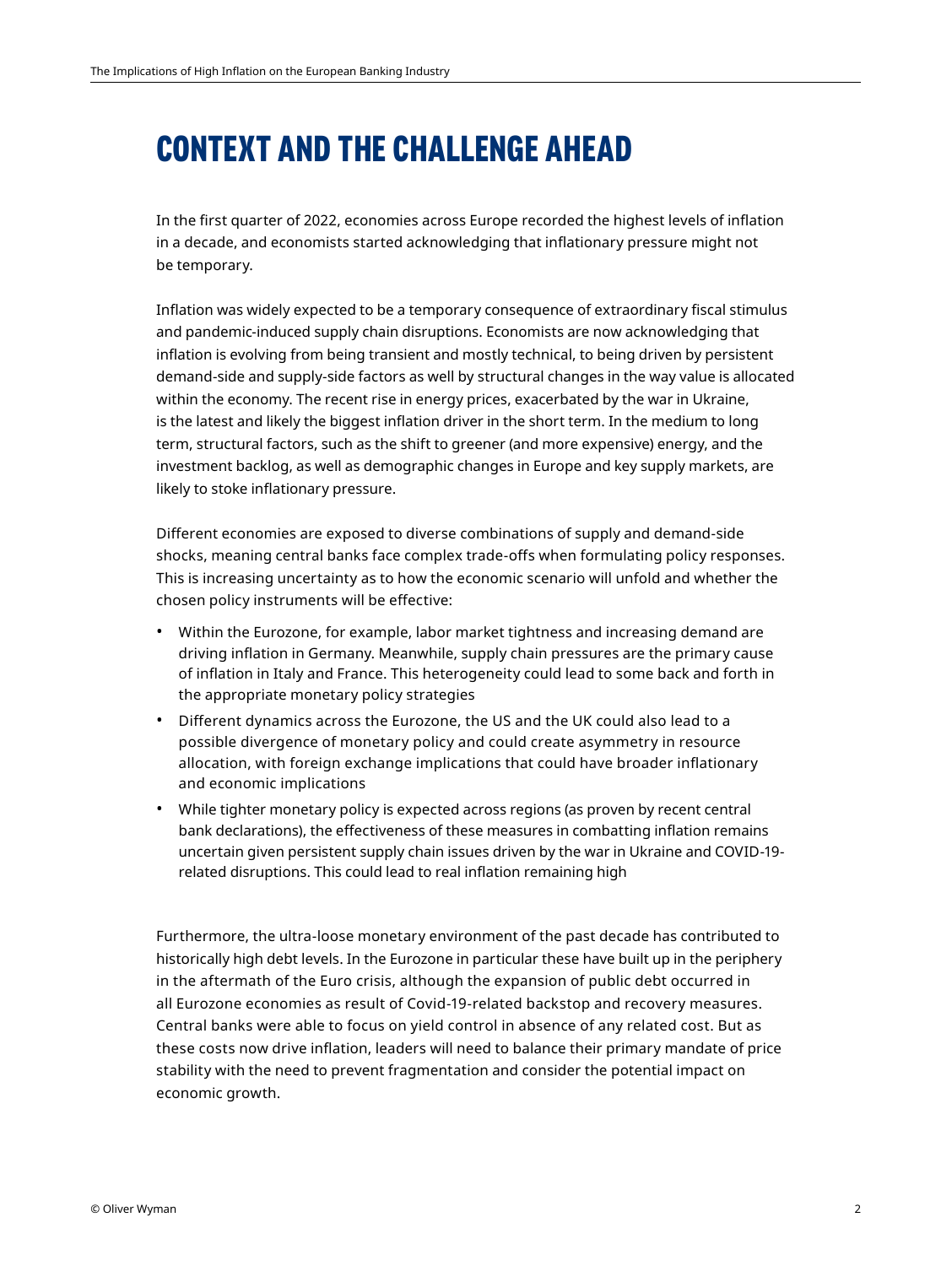This note is structured around three sections:

- 1. Exploring possible inflationary scenarios
- 2. Breaking down the implications of these scenarios on the European banking system
- 3. Recommending actions for European banks and policymakers

The banking system will face this evolving environment after having addressed legacy issues (better capitalization, more resilient business models, solid governance practices) and with a newfound centrality in its role in society. However, this does not necessarily imply that the system is prepared for this kind of disruption, particularly since most current bank executives have yet to lead through an inflationary period.

Steering through this time of high inflation, whilst supporting the real economy in this period of uncertainty and efficiently facilitating the reallocation of resources, will be the measure of success for the banking sector. The central role of banks as an enabler of economic growth will be emphasized yet again.

# **POSSIBLE INFLATIONARY SCENARIOS**

To highlight the impacts of inflation on the banking sector, we have built three possible scenarios intended to outline at a high-level how the macroeconomic situation might evolve over the next couple of years.

Whilst the likelihood of the "soft landing" scenario is decreasing, only time will tell which of these scenarios is most likely to occur, and these scenarios (or variations of these scenarios) should serve a reference point for bank executives as they simulate possible implications for the industry and prepare their response.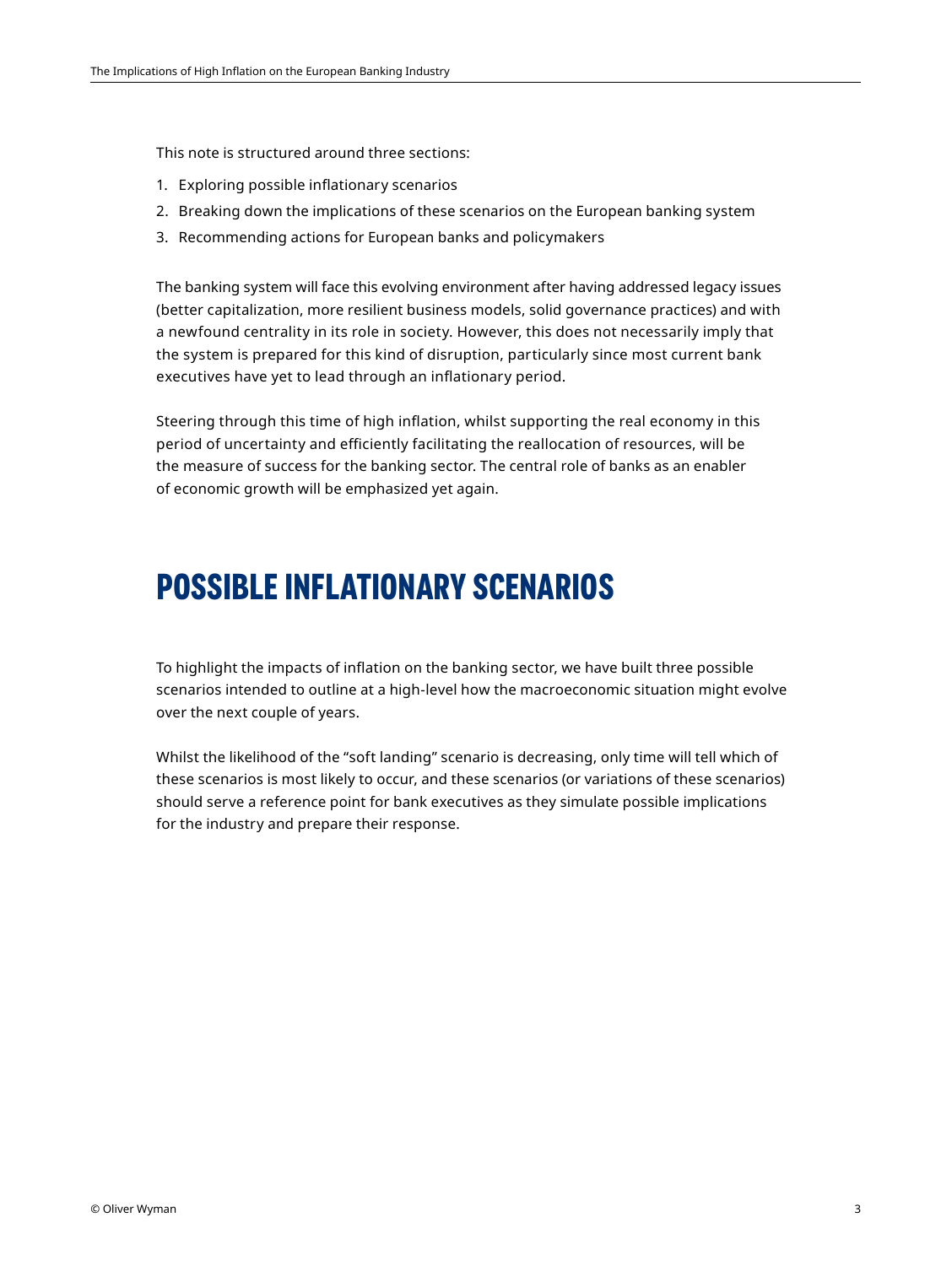| Soft landing                                                                                                                                                                                                                                                                                                                                                                                                                                                                                                                                                                                                | <b>Hard landing</b>                                                                                                                                                                                                                                                                                                                                                                                                                                                                                                                                                                | <b>Stagflation</b>                                                                                                                                                                                                                                                                                                                                                                                                                                                                                                                                                                                                                                                                                                |
|-------------------------------------------------------------------------------------------------------------------------------------------------------------------------------------------------------------------------------------------------------------------------------------------------------------------------------------------------------------------------------------------------------------------------------------------------------------------------------------------------------------------------------------------------------------------------------------------------------------|------------------------------------------------------------------------------------------------------------------------------------------------------------------------------------------------------------------------------------------------------------------------------------------------------------------------------------------------------------------------------------------------------------------------------------------------------------------------------------------------------------------------------------------------------------------------------------|-------------------------------------------------------------------------------------------------------------------------------------------------------------------------------------------------------------------------------------------------------------------------------------------------------------------------------------------------------------------------------------------------------------------------------------------------------------------------------------------------------------------------------------------------------------------------------------------------------------------------------------------------------------------------------------------------------------------|
| Central banks succeed in<br>containing inflation in the single<br>low digits, without compromising<br>post-pandemic GDP growth,<br>avoiding substantial spikes in<br>unemployment and excessive<br>supply chain pressures.<br>Government yields remain<br>sustainable for peripheral<br>countries, while credit spreads<br>and core economies remain<br>contained. The divergence in<br>the speed and intensity of the<br>monetary policy responses<br>between Europe and the US<br>is limited and FX effectively<br>compensates any differences,<br>with no disruptions to<br>international trade patterns | Inflation spirals out of control<br>in the short-term (high single<br>digits), forcing central banks<br>to adopt a more vigorous<br>monetary response. Ultimately,<br>the monetary tools succeed<br>in normalizing inflation, at<br>the price of slowing down<br>economic growth in 2023-24,<br>inducing volatility in FX and<br>straining international trade<br>patterns. Credit spreads in<br>peripheral countries diverge<br>significantly from core ones,<br>requiring measures to prevent<br>fragmentation and a program<br>to accompany the path of<br>policy normalization | The global economy<br>experiences sustained high<br>inflation despite the severe<br>tightening of monetary policy,<br>slowing down economic growth<br>for several years and triggering<br>a price spiral that is complex to<br>break. Fragmentation between<br>countries is significant, with<br>a deterioration of the credit<br>spreads on peripheral bonds<br>that triggers a new credit<br>crunch and weakens public<br>debt sustainability. The possible<br>divergence of monetary policy<br>between Europe and the US<br>could further deteriorate this<br>scenario with negative effects<br>on trade, which is already<br>under significant strain due to<br>the war in Ukraine and supply<br>chain issues |

#### **Exhibit 1: Three likely inflationary scenarios for Europe**

## **IMPLICATIONS FOR BANKS**

Inflation impacts banks' financial performance via multiple mechanisms as detailed in Exhibit 2:

- **• Net Interest Margin (NIM):** Higher rates increase interest income on the lending book but put pressure on cost of funding of banks (deposits and wholesale funding). Severe economic slowdown reduces the total financing need for corporate and retail clients negatively impacting the net interest margin
- **• Cost of risk:** Balance sheet quality deteriorates, driven by higher default rates of highly leveraged firms and households that are sensitive to inflation and interest rates
- **• Fees:** Asset management and return on assets under management (AuM) slow down; less favorable markets and trade volume dynamics drive down transaction banking and asset management fees. M&A and Equity Capital Markets (ECM) fees are likely to be negatively hit driven by uncertain economic outlook — although this can vary by sectors as this might trigger market consolidation
- **• Securities portfolio:** Possible mark-to-market losses on certain credit instruments and government debt held in bank's securities portfolio. Increase in bond coupons on newly issued debt
- **• Operating costs:** Increasing wages and cost of third-party service providers with limited ability to pass on these costs to bank customers in the short term.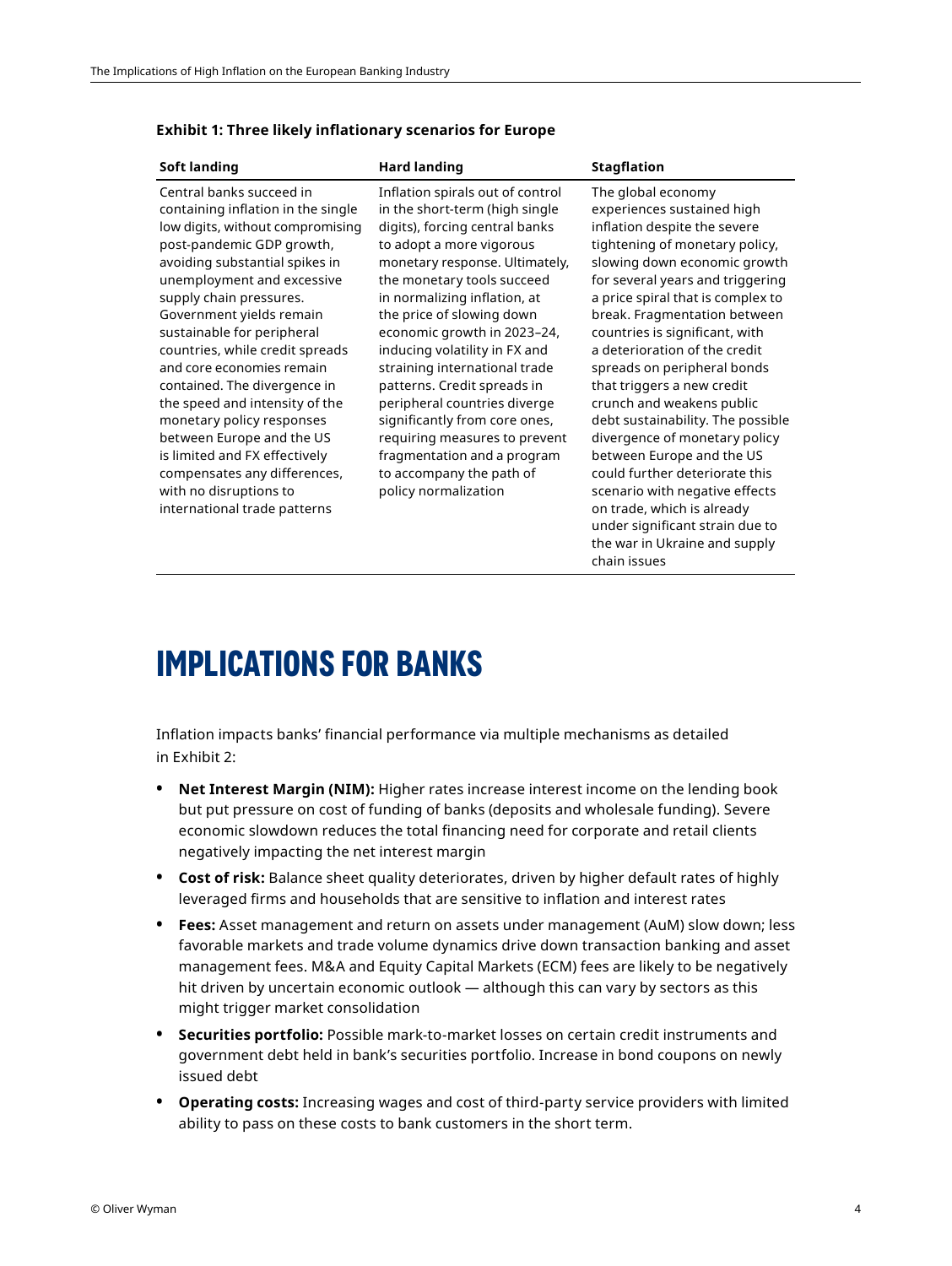| P&I item                       | Channel                                   | <b>Description</b>                                                                                                | Main drivers determining the exposure to inflation                                       |
|--------------------------------|-------------------------------------------|-------------------------------------------------------------------------------------------------------------------|------------------------------------------------------------------------------------------|
| <b>NIM</b>                     | Repricing of<br>the lending<br>book       | Increasing contribution of<br>interest income on lending                                                          | • Average maturity of the back-book and incidence of<br>floating rate component          |
|                                |                                           | book driven by rates hike<br>and volume dynamics                                                                  | • Growth of new loans and pace of renegotiation of<br>existing lending                   |
|                                |                                           |                                                                                                                   | • Evolution of the real estate valuation                                                 |
|                                | Elasticity of<br>the customer<br>deposits | Surging interest rate expenses                                                                                    | • Deposits mix: Retail vs. non-financial institution                                     |
|                                |                                           | driven by the renegotiation of<br>rates on deposits to preserve<br>liquidity and relationship                     | • Level of price competition in the market (e.g.,<br>liquidity fees)                     |
|                                | Wholesales<br>funding<br>spread           | Raising cost of funding,<br>driven by hike of risk-free                                                           | • Domestic government spread and idiosyncratic credit<br>quality of the bank             |
|                                |                                           | rates and widening credit and<br>government spreads                                                               | • Share of institutional funding and MREL obligation                                     |
| Cost<br>of risk                | Default rates<br>on lending               | Surge of default on family<br>and corporates due to                                                               | • Magnitude of the impact specific to certain industrial<br>sectors and countries        |
|                                |                                           | increasing cost of liquidity<br>and prices                                                                        | • Incidence of variable rate loans (higher leverage and<br>cash sensitivity)             |
|                                |                                           |                                                                                                                   | • Exposure to leverage finance                                                           |
|                                | Real estate<br>price                      | Tightening liquidity and                                                                                          | • Quality and level of coverage of secured NPL                                           |
|                                |                                           | inflation could have opposing<br>impacts on real estate price<br>and collateral valuation                         | • Incidence of structured financed and HLVT business                                     |
| Fees                           | Wealth management                         | Slowdown of the AuM business<br>as a mix of decline in asset price<br>and reduce saving capability                | • Fee structure (upfront vs. running) and ability to<br>rollover the existing funds      |
|                                |                                           |                                                                                                                   | • Evolution of new inflows and saving capability                                         |
|                                | Renegotiation of<br>the other services    | Repricing of the services<br>offered to clients to match<br>the surge of price levels                             | • Incidence of the fee from services                                                     |
|                                |                                           |                                                                                                                   | • Level of competition in the market (e.g., fintech or low<br>C/I players)               |
| <b>Securities</b><br>portfolio | Bond coupons                              | Raising coupons collected by<br>the reinvestment of bonds                                                         | • Ability to rollover bond portfolio: duration,<br>accounting (i.e., HTC versus HFT)     |
|                                |                                           | at maturity in instruments<br>with equal risk but wider<br>credit spreads                                         | · Exposure to idiosyncratic shocks: Relative size,<br>concentration, credit quality      |
|                                | Capital gains and<br>market valuation     | Depreciation of the market<br>value of bonds held in the<br>portfolio due to widening of<br>market credit spreads | · Size, issuer type, and country concentration<br>(e.g., peripherical "govies" vs. core) |
|                                |                                           |                                                                                                                   | • Sensitivity of the portfolio valuation to credit<br>spread (duration/DV01)             |
| costs                          | <b>Operating</b> Internal costs           | Increasing administrative                                                                                         | • Efficiency of the cost base (cost-income ratio)                                        |
|                                |                                           | cost (utility, rent, ) and<br>personnel cost                                                                      | • National legal labor framework and wage stickiness                                     |
|                                | Renegotiation of                          | Surging cost on the                                                                                               | · Cost structure: Insourced vs. outsourced                                               |
|                                | the outsourcing                           | services in outsourcing at<br>contract maturity                                                                   | • Contracts impacted by inflation in plan horizon<br>to be renegotiated                  |

## **Exhibit 2: Mechanisms of the inflationary impact on bank profitability**

Source: Oliver Wyman analysis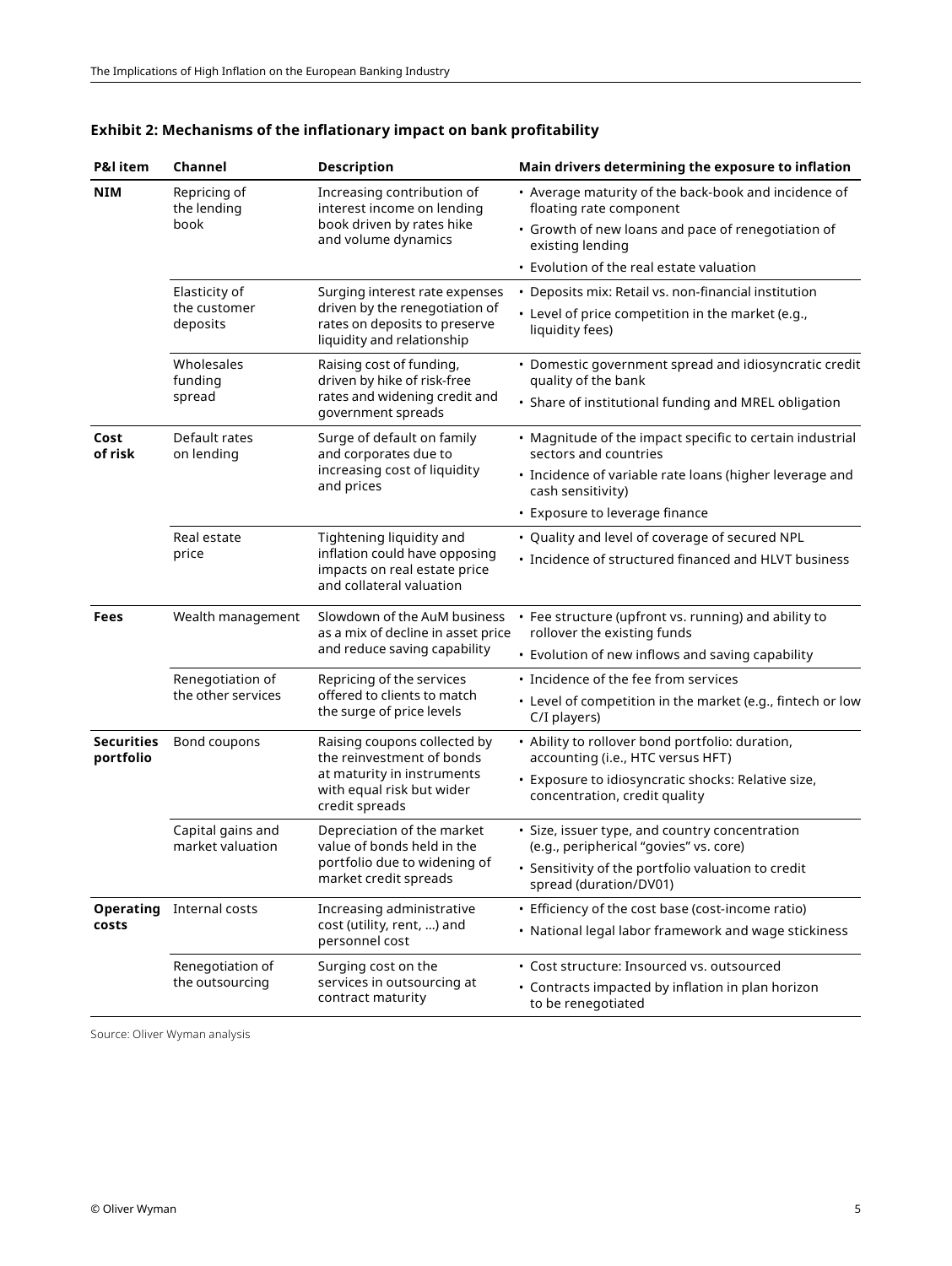#### **Exhibit 3: Summary of impact on European banks**

Consolidated average of EU banks, recognizing that impact on individual banks will depend on structure of balance sheet, funding profile and exposure to specific sectors and labor markets

|                                | Contribution<br>to ROA 2021 | ∆ Impact on ROA in 2024 |                          |                         | Which drivers will increase the risk of inflation for                                                                                                    |
|--------------------------------|-----------------------------|-------------------------|--------------------------|-------------------------|----------------------------------------------------------------------------------------------------------------------------------------------------------|
| Item                           |                             | Soft                    | Hard                     | <b>Stagflation</b>      | a specific bank?                                                                                                                                         |
| <b>NIM</b>                     | 60                          | ÷<br>[10;15]            | $^{++}$<br>[15;25]       | $+/-$<br>[0;25]         | <b>Lending book:</b> High duration, low sensitivity (prevalence<br>of fix rates loans, existing floor) and elevate IR gap<br>between back/front book     |
|                                |                             |                         |                          |                         | Funding: Incidence of institutional funding (versus<br>customer deposits), in particular for Tier II/low rating<br>banks in peripherical countries       |
|                                |                             |                         |                          |                         | Deposits: Share of corporate deposits (versus retail and<br>terms deposits) and those with regulated deposits                                            |
| Cost<br>of risk                | $-25$                       | $=$<br>$[-5;0]$         | $=$ / $-$<br>$[-10; -5]$ | --<br>$[-15; -10]$      | Idiosyncratic concentration of the loan book to<br>industries highly sensitive to inflationary shocks and<br>relevance of pandemic quarantee             |
|                                |                             |                         |                          |                         | Leveraged buyout: Level of exposure to leveraged<br>finance and LBO portfolio (especially during recession)<br>and share of book to most exposed sectors |
| Fees                           | 60                          | ÷<br>[0;5]              | $=$<br>$[-5;0]$          | $[-10; -5]$             | Wealth management: Relevance of upfront fees and<br>low specialization of the WM offer (risk of outflows<br>towards specialist/financial advisors)       |
|                                |                             |                         |                          |                         | <b>IB:</b> Tier II players likely to be the most impacted with<br>a further concentration of the market towards globals                                  |
|                                |                             |                         |                          |                         | <b>Services:</b> Competition and price sensitivity in<br>the market                                                                                      |
| <b>Securities</b><br>portfolio | 20                          | $\equiv$<br>$[-5;0]$    | Ξ<br>$[-5;0]$            | $=$ / $-$<br>$[-10,-5]$ | <b>Diversification:</b> Holding of government bonds issued<br>by peripherical/high indebted countries (in particular<br>in case of recession)            |
|                                |                             |                         |                          |                         | <b>Sensitivity:</b> Elevate maturity of bonds and<br>predominance of fix coupons                                                                         |
|                                |                             |                         |                          |                         | Accounting: Incidence of HTC portfolio (vs. HTCS/<br>FVTPL)                                                                                              |
| <b>Operating</b><br>costs      | -80                         | Ξ<br>$[-5; -5]$         | $=$ / $-$<br>$[-10,-5]$  | $[-15; -10]$            | <b>Operating efficiency:</b> Low efficient banks (high C/I)<br>more impacted                                                                             |
|                                |                             |                         |                          |                         | Labor market: Flexibility of local labor framework and<br>market dynamics (for banks operating in market with<br>risk of labor shortage)                 |
|                                |                             |                         |                          |                         | Cost structure: Incidence of cost outsourced to<br>third parties                                                                                         |
| <b>Total ROA</b><br>(bps)      | 35                          | $[-5;15]$               | $[-15;15]$               | $[-50; -5]$             |                                                                                                                                                          |
| <b>Total ROE</b><br>(average)  | 7%                          | $[-1; +3%]$             | $[-3; +3%]$              | $[-10; -1%]$            |                                                                                                                                                          |

Note: Figures are an indication of the average impact at the end of 2024 and exclude any management actions that could be taken today to tackle the effects of inflation

Source: Oliver Wyman analysis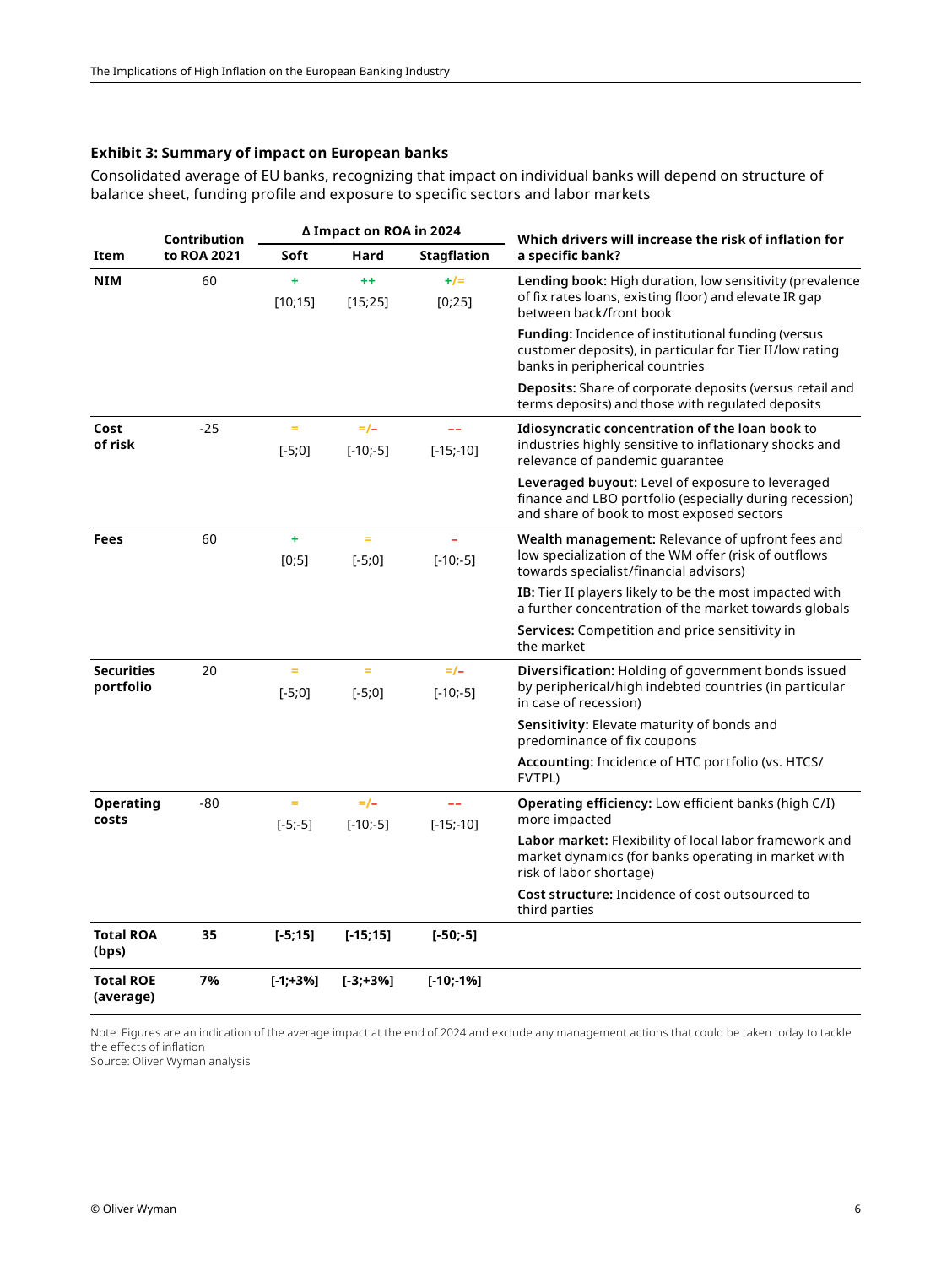With the likelihood of the soft-landing scenario decreasing, it will be very likely that bank profitability will be hit over the next cycle, bearing in mind that the impact of the economic scenario on individual banks will depend on the business and geography mix. It will also depend on how sensitive each banks' performance components are to the various shocks that may occur and how significant the economic shock is to the performance of each individual component.

To provide further detail to support these assertions, we have represented the two extreme scenarios (soft landing and stagflation) and insights into each of the components:

#### **Scenario 1 ("soft landing") — The controlled inflation scenario would be the most favorable scenario for banks**

Thanks to timely intervention by central banks, inflation is contained without stifling growth, as interest rates are increased slightly and in an orderly fashion. This scenario is likely be aided by a relaxation of global tensions, no further COVID-19 related issues and a fast adaptation of supply chains. The foreign exchange will absorb the temporary divergence of monetary policies with limited volatility.

**NIM is expected to increase as interest rates rise and demand for new financing remains** 

**strong.** This will more than compensate growth in the cost of deposits (more relevant for the corporate segment), which we deem to be delayed, of smaller magnitude, and without friction. The cost of wholesale funding will also increase because of increases in credit spreads but without large differences between countries or institutions. The growth in the volume of the new book will generally be strong and able to further support the improvement of interest margin.

**Cost of risk is not expected to spiral out of control. Inflation will put pressure on households and margins for corporates, but defaults will remain limited.** Households have exited the pandemic with stronger balance sheets and greater savings. Furthermore, the increase in value of real estate will help reduce banks' risk exposure. Overall, the corporate sector is largely expected to maintain a strong credit quality as post-pandemic demand remains strong. However, the ripple effects of the war have a specific impact on certain industries.

**Wealth management remains a profitable business (but less so than in 2021), whereas other services will experience a gradual repricing.** While the overperformance of 2021 is unlikely to be repeated, the repositioning of portfolio assets to cope with new market trends and consistent new flows will help sustain sales volumes in this channel. Overall, banks will be able to relay some of the inflationary pressure to consumers via an increase in fees.

**Securities valuation will be impacted by widening of credit spreads while coupons will increase, compensating for the impact overall.** The valuation of debt securities held in banks' investment portfolio and increasing interest paid on new investments create opposing forces. Their magnitude will depend on the relative size of the investment portfolio and on the relevance of capital gains in each bank's profits (banks operating in peripheral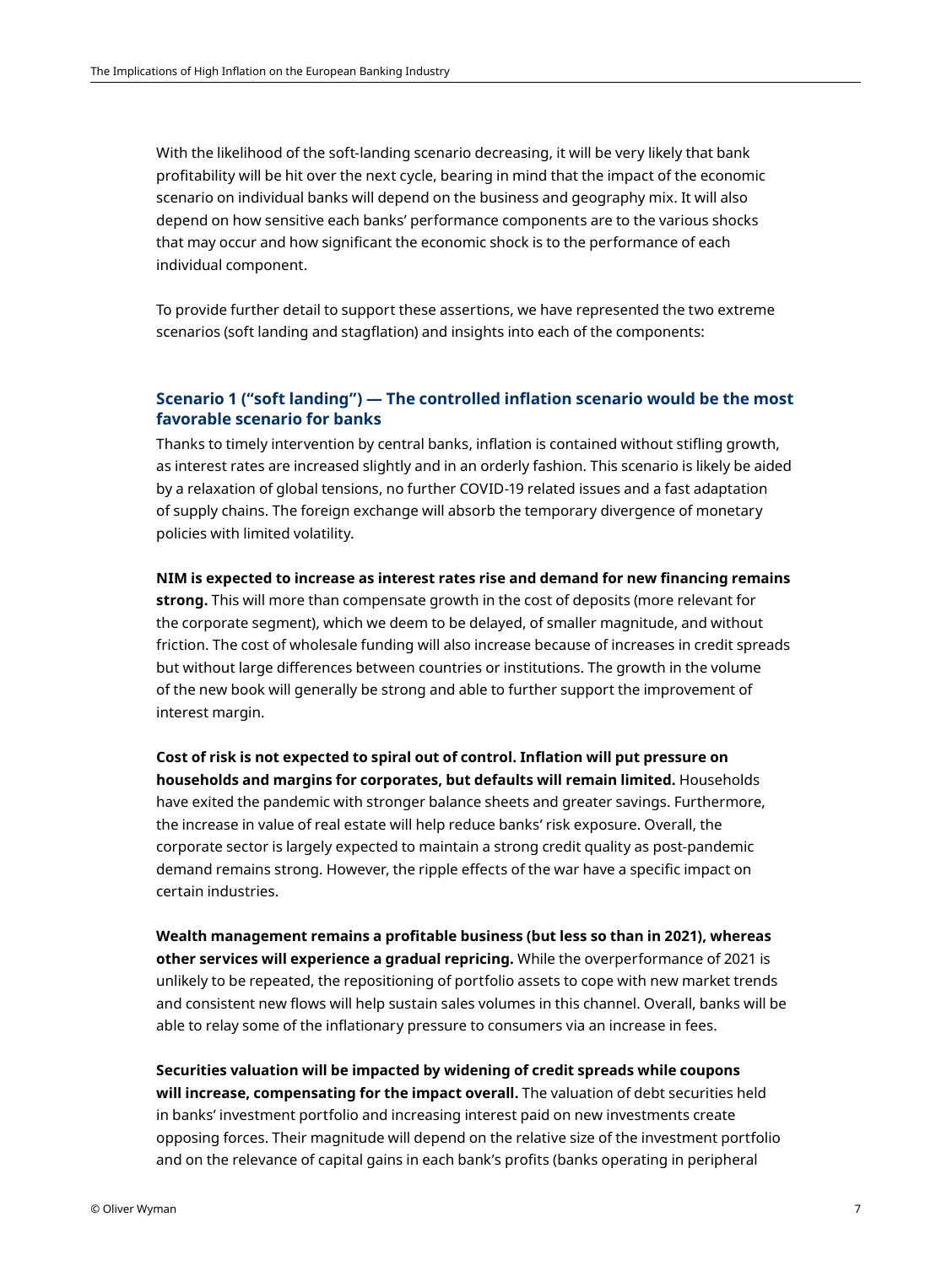countries with a high concentration in domestic government bonds are likely to see these revenues disappear).

**Inflation will put a strain on banks' cost base, with salaries, overheads, and outsourcing costs progressively increasing.** Banks that outsourced more may suffer more significant consequences, while those that have more scope for improving efficiency will likely cope better. Banks manage to contain costs through management actions.

## **Scenario 3 ("stagflation") — Should central banks fail to control inflation, and should recessionary forces persist, the banking sector will face a more complex outlook**

Our stagflation scenario is characterized by high inflation (reaching and remaining in high single digits) together with a recession. The severity of this extreme scenario will also depend on the possible divergence of monetary policies across countries and regions that will impact trade patterns and foreign exchange markets, further worsening the scenario. As the scenarios become more severe, the impact on different banks becomes more varied in severity based on their business models, country of operation, and their relative size. Further, stagflationary periods tend to last several years, exacerbating the aggregate negative effect.

## **NIM is subject to both strong tailwinds and headwinds, whose net impact could vary across different institutions.** The benefits of rising rates will be deflated by the increase of wholesale funding costs and friction on deposits. While in a moderate economic downturn the need of bank financing from corporate will be broadly stable due to raising need of liquidity and less favorable debt markets, in the stagflation scenario the NIM will be severely penalized by the reduction of the lending book both to corporate and retail clients (in particular,

unsecured loans are likely to be the first impacted). Banks operating in weaker economies, especially those without monetary sovereignty, are likely to be penalized. Reduced economic growth will also severely impact the ability of banks to grow their loan book and other business, which in turn affects their P&L and valuation.

**Cost of risk will significantly increase as household and corporate finances are damaged by poor growth and rising operating costs.** Many corporations that are very sensitive to the inflationary shocks are likely to see their viability and solvency deteriorating. Households are likely to increase their spend on essential goods, negatively impacting their credit quality. Leveraging of finance and LBO portfolios could be severely strained. Corporates that have accumulated cushions from COVID-19 support measures will use those but it is likely that this will not be sufficient to weather the crisis.

**Banks' fee income will suffer, as wealth management faces significant headwinds.** 

Clients' saving capabilities will be negatively impacted and valuations will fall in multiple asset classes (especially equities). This will compress the value of the AuM and the willingness of clients to reshuffle their portfolio, compressing the profitability of the asset management business. In response to this, banks will be tempted to transfer these costs to clients, increasing the fees on other services (payments, transactions, and so on etc.). However, this may harm business volumes.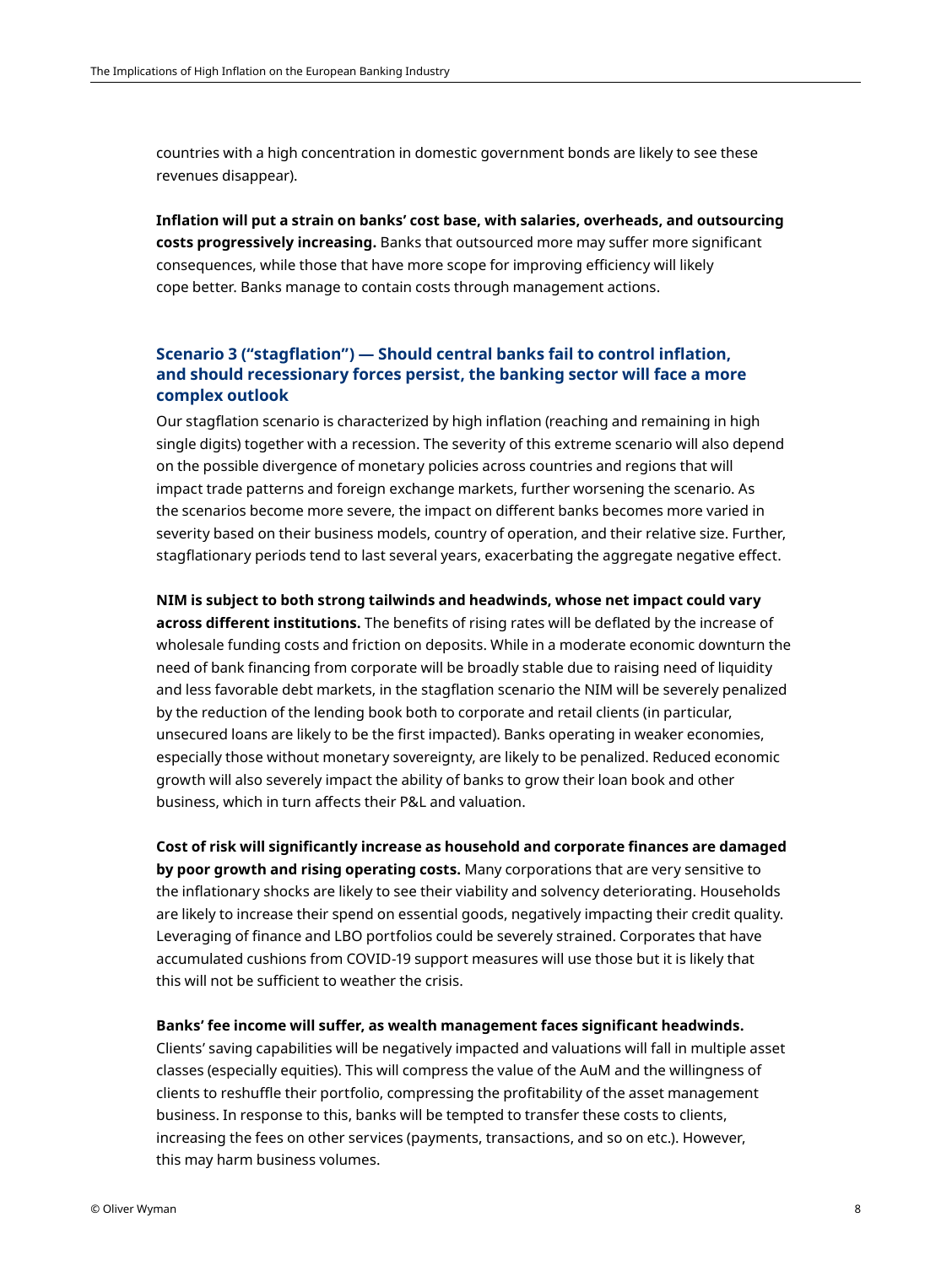**Stress on government credit spread will reduce the capital gains for banks operating in countries with high public debt and possibly induce the write down on low yielding debt as new high-yielding debt is issued.** Rising rates and widening government yields will impact banks' ability to monetize their bond portfolio. In order to compensate for this instant loss, banks will have to replace their investments, reshuffling their portfolios to newer and higher yielding coupon bonds, but this will take years to be achieved. The increase of the duration of banks' portfolios, which took place during previous years due to low yields, has further increased this issue. Possible divergence between the United States and the European Union could lead to a flight of institutional money out of Europe, straining EU debt and possibly leading to diverging yields across EU countries and a renewed EU sovereign debt crisis, forcing central banks to be buyers of last resort of EU debt in a context where they need to reduce the size of their balance sheet to absorb liquidity.

**Fiscal action to cushion impact of the recession might increase public debt levels further.** This limits the ability of central banks to fight inflation and might lead to a strategy of "financial repression" that negatively impacts returns on all credit assets.

**As in the previous scenario, operating costs will increase. The magnitude of this issue is wholly dependent on how much inflation rises.** As previously mentioned, banks with additional scope for efficiency improvements will fare better than those tied to multiple outsourcing contracts, and hence with less control over their cost base.

# **RECOMMENDED RESPONSE FOR BANKS AND POLICYMAKERS**

Commercial and central banks must equip themselves with a new toolkit to help them navigate this period of high inflation different from the one that characterized the last decade of declining interest rates.

For commercial banks, the obvious challenge will be to manage the potential pressure on their bottom line during the inflationary regime (increased credit losses, operating expenses, wipe-out of capital gains on securities) and ensure they are protecting their relationships with customers in the medium to long run.

The new toolkit to manage the impact of inflation will require banks to:

#### **Increase managerial and exco focus on planning and simulation to ensure that strategic decisions are taken in a timely manner and are informed by clear data**.

Planning models have historically been a patchwork of fragmented processes and often are slow. The complexity and the speed of the changes in this new context means banks must improve their planning processes and consider projections for revenues, expenses, balance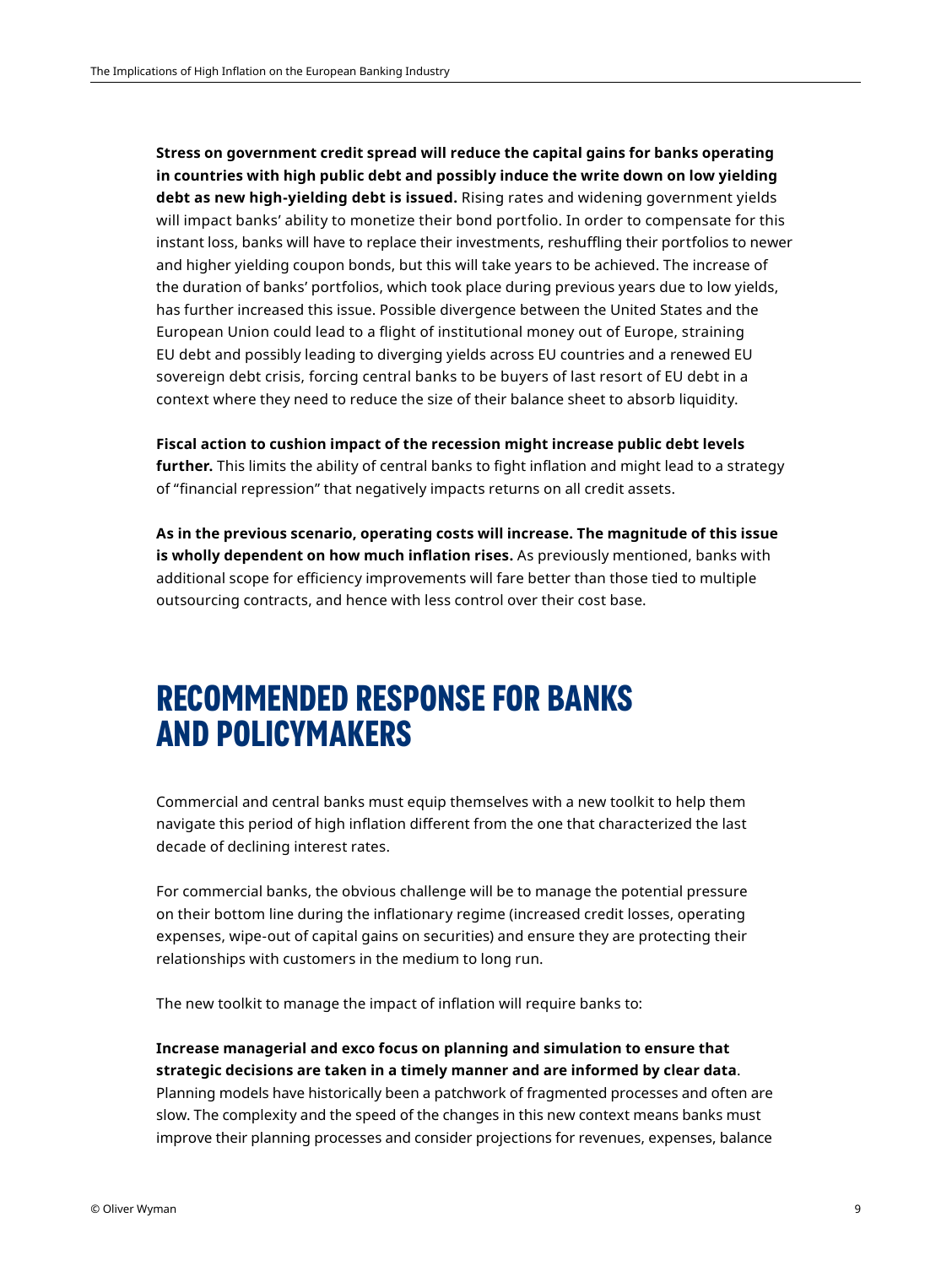sheets, and financial resources within them. Planning processes must be more insightful for managers in explaining the factors that could influence these projections. The scenario analysis and the discussion on the potential response strategies should be prioritized in the agenda of senior executives serving as a compass to help them navigate the current turmoil.

**Enhance the asset and liability management (ALM) to gain a more realistic and comprehensive understanding of the impacts of the macro economic scenario on banks' interest margins (and deposit behaviors), financial profits, and liquidity, and define the most appropriate response strategy (playbook).** Today the analytics and the processes used to oversee financial resources and other profitability drivers (e.g., interest rate risk in the banking book (IRBBB) measurement, FTP framework, liquidity ratios, deposit pricing) are often overlapping and siloed, which makes them an imperfect suite of tools to support strategic decision-making in a new and ever-changing macroeconomic environment. They are also very tactical as opposed to being strategic. To navigate the new economic context, banks need to better understand their structure of funding and how it will evolve under all scenarios. Banks will be called to adopt an integrated framework to dynamically simulate the interdependencies between the various aspects of bank operations and support the definition of managerial responses.



#### **Exhibit 4: Sovereign bond exposure in banking industry (as percent of CET1 Capital)** In percent, 2021H1

Source: EBA Transparency Exercise, BankFocus, TradingEconomics, Banks' financial reports, Oliver Wyman analysis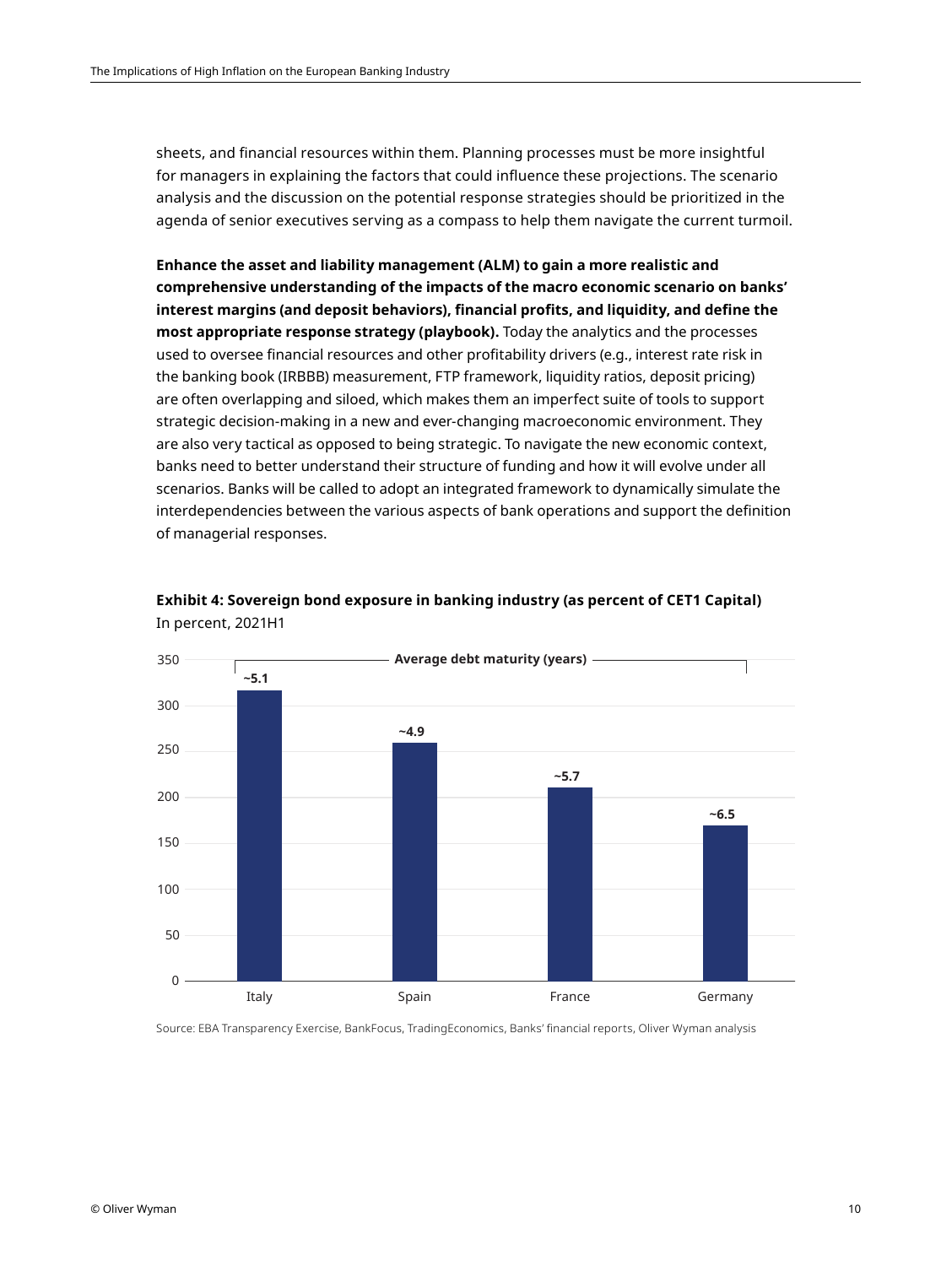## **Manage credit through asset quality rating (AQR) and stress tests of the balance sheet to highlight where banks are most exposed across geographies and sectors and develop proper resource reallocation response and adjustment to risk appetite frameworks.**

Management must have an accurate understanding of the bank's quality of credit in the context of the inflationary period and be able to quantify their cost of risk. Unlike the COVID-19 shock that severely hit specific economic sectors, in this case, measuring the impact of this crisis might be challenging but will need to be modelled. In particular, banks need to get a clear and updated view on the income and debt situation of their borrowers and understand how these will react to a changing economic environment. If prolonged, the current economic instability will affect several items of companies' profit and cash available for debt service: weaker revenues (reduction of international trade, sanctions, and borders closures), higher cost of goods (more expensive raw materials and semi-finished products), rising operating costs (inflationary pressure on wages and rent), higher interest expenses, and less liquidity. While export shocks can be more easily mapped to industries, the other shocks are sectoragnostic and require a more thorough analysis of each counterparty and its interconnection with its supplies and customers. Banks' lending strategy and risk appetite will need to be adapted accordingly, also taking into consideration the opportunities that will arise as a consequence of the reallocation of resources within the real economy given the dislocation of supply chains.

#### **Exhibit 5: Sectors most exposed to inflationary pressure**

Percentage of corporate with deteriorating net financial performance in a prolonged stagflation scenario In percent



Note: Preliminary estimates to be refined to take into account the characteristics of each local industrial district Source: Oliver Wyman analysis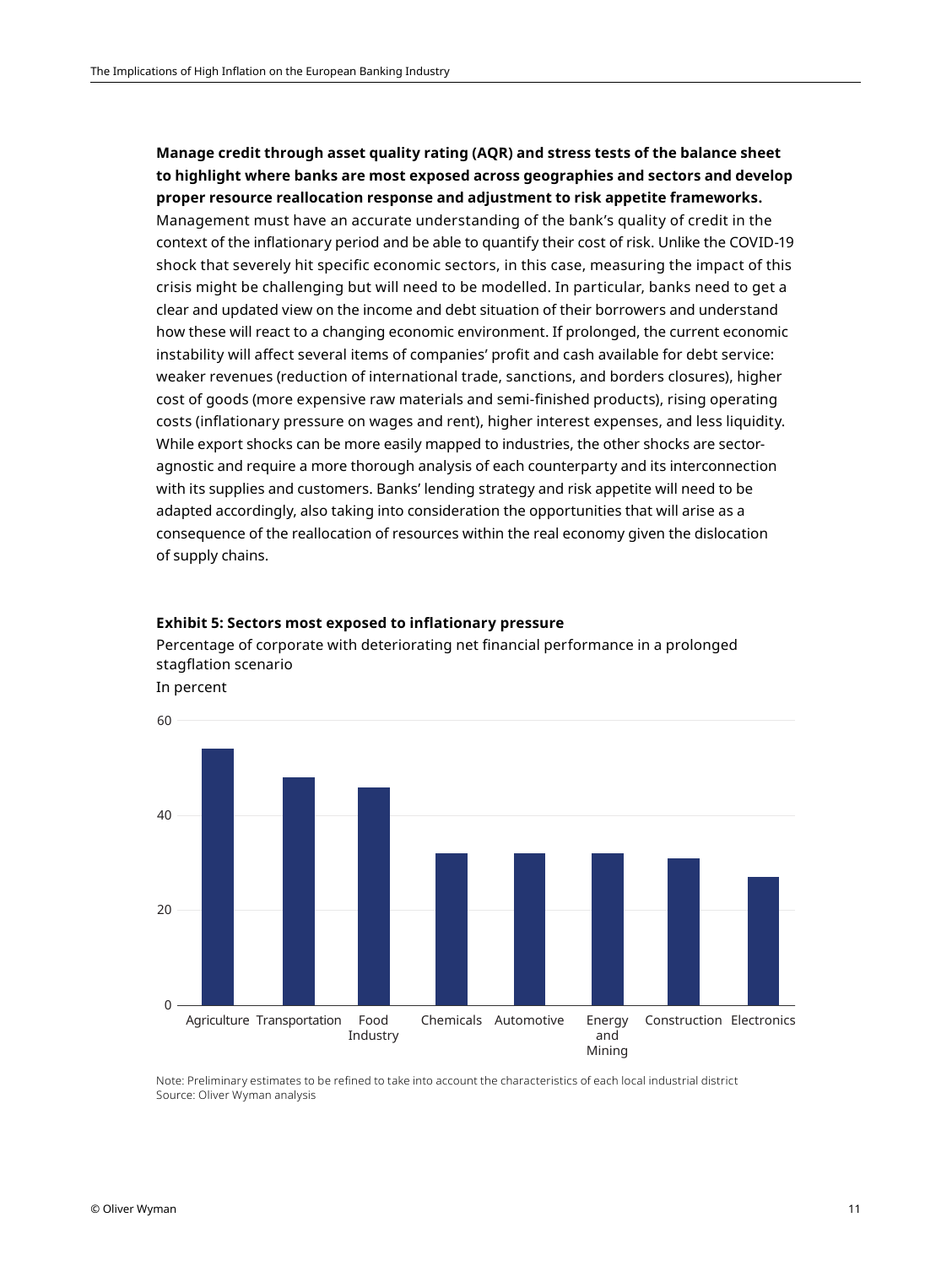## **Seize the opportunity to support their clients throughout this inflationary period and proactively reallocate resources to growth areas.**

Banks will need to determine their credit strategies for hard-hit sectors, paying particular attention not to accelerate or deepen the recession. They also need credit strategies for sectors that will benefit from new investment due to the implementation of the National Recovery and Resilience Plan and the post-war resilience plan (tourism, etc.). First movers will be advantaged by developing strong views and sectorial plays in these areas and will be central to helping accompany the new EU economic structure and competitiveness.

Banks need to also ensure they share the impact of interest rates fairly with customers while also insulating them from some of the inflation-induced increases in the costs of service. Banks will be well served to review end-to-end customer journeys and associated operational capacity for customers in financial difficulty, given the importance in both regulatory terms and how the overall brand is perceived at a time of heightened customer need. As an illustration, we have listed action items and levers that could be pulled:

- Treating customers fairly in relation to interest rate increases across asset and liability products
- Helping customers retail and corporate to understand the impact of inflation and interest rate increases on their cashflow based on analysis of transaction data
- Where appropriate, providing customers particularly retail with insights that prompt them to adjust expenditure to fit the new context
- Where appropriate, offering customers particularly corporate credit to increase liquidity and working capital, e.g., supply chain finance; asset-backed finance
- Re-structuring loans to make payments affordable, e.g., lengthening term of secured loans; switch to interest only on mortgages

**Immediate focus on reining in costs without jeopardizing the much-needed transformation and modernization of banking infrastructure of processes.** This will require a laser sharp review of spending portfolio to prioritize strategic investments and innovation in the renegotiation of third-party contracts to tackle (vs. prolong) accumulated technology debt.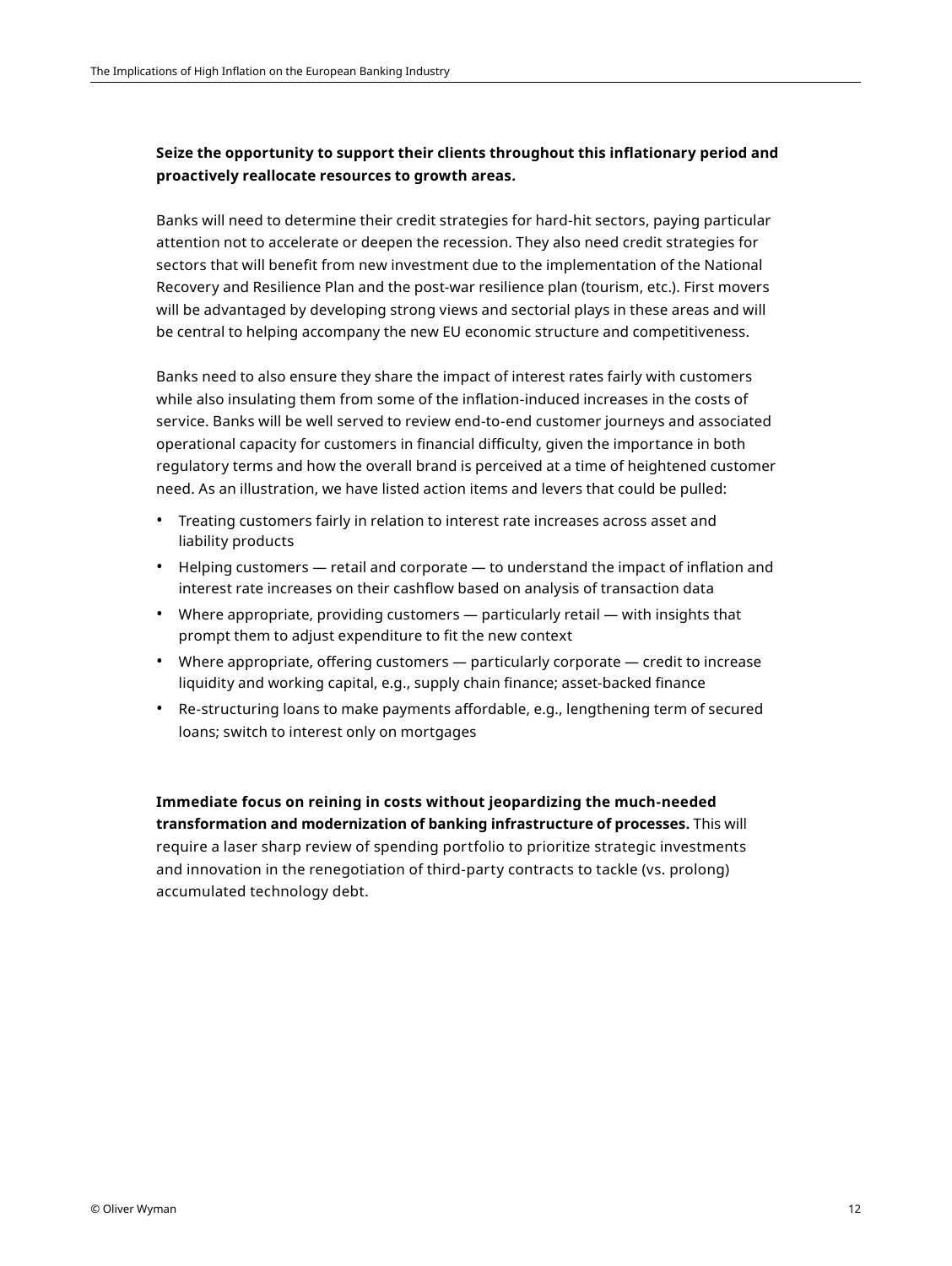**Centrals banks, policy makers and supervisors, will also be called upon to help support a smooth migration of the financial system into this new economic phase.** In general, we believe the magnitude and unpredictability of the context demands better collaboration between institutions and the banking system as a whole. In particular, we recommend that attention should be paid to the below considerations.

**Jointly defining the best mitigation strategy for the potential deterioration of the quality of credit alongside commercial banks**. Fast and accurate communication between banks and central institutions regarding the evolution of credit quality and the weaknesses in the lending portfolio could help create a deeper and a more coordinated "cost of risk" and NPL strategy at European and country level, helping contain defaults and inform the right policy responses.

**Scale up the ambition on European debt mutualization to help avoid divergences between different countries and a repeat of the sovereign debt crisis.** The European Union has proven to be particularly effective in managing the pandemic crisis by overcoming previous divisions and launching a eurobond to back the recovery and the resilience program (like the recent ECB 750 billion program). If stagflation materializes in Europe, the risk is that the widening of credit spreads could worsen the condition of weaker economies, inducing rifts between core and peripheral countries, like in 2012. To avoid this scenario, the mutualization of debt would be necessary to launch an anti-fragmentation asset purchase program to accompany the path of policy normalization.

**Tackle core inflationary issues.** The establishment of a partial embargo on Russian oil appears to further reinforce the need for an energy independence plan, potentially with the help of development finance institutions. Alternative energy policies could be enacted, and funds can be rerouted. Beyond energy, specific strategies for most disrupted supply chains (e.g., microchips) will need to be developed, taking a short but also a longer-term view to tackle inflationary pressure while thinking of reducing EU dependence on core essentials in the long term. Some of these actions might not yield immediate relief, but can help solidify the foundations of the EU economy supported system governed by the central bank for years to come.

# **CLOSING REMARKS**

The goodwill that banks and the financial services sector managed to build during the pandemic crisis will only increase if, in the inevitable reallocation of resources, they are putting "social responsibility" at the center of their actions. By supporting the recovery from the pandemic and helping to tackle the biggest issue facing Europe's economy today, the sector can gain a stronger sense of purpose, increase profits, and ensure its ongoing relevance.